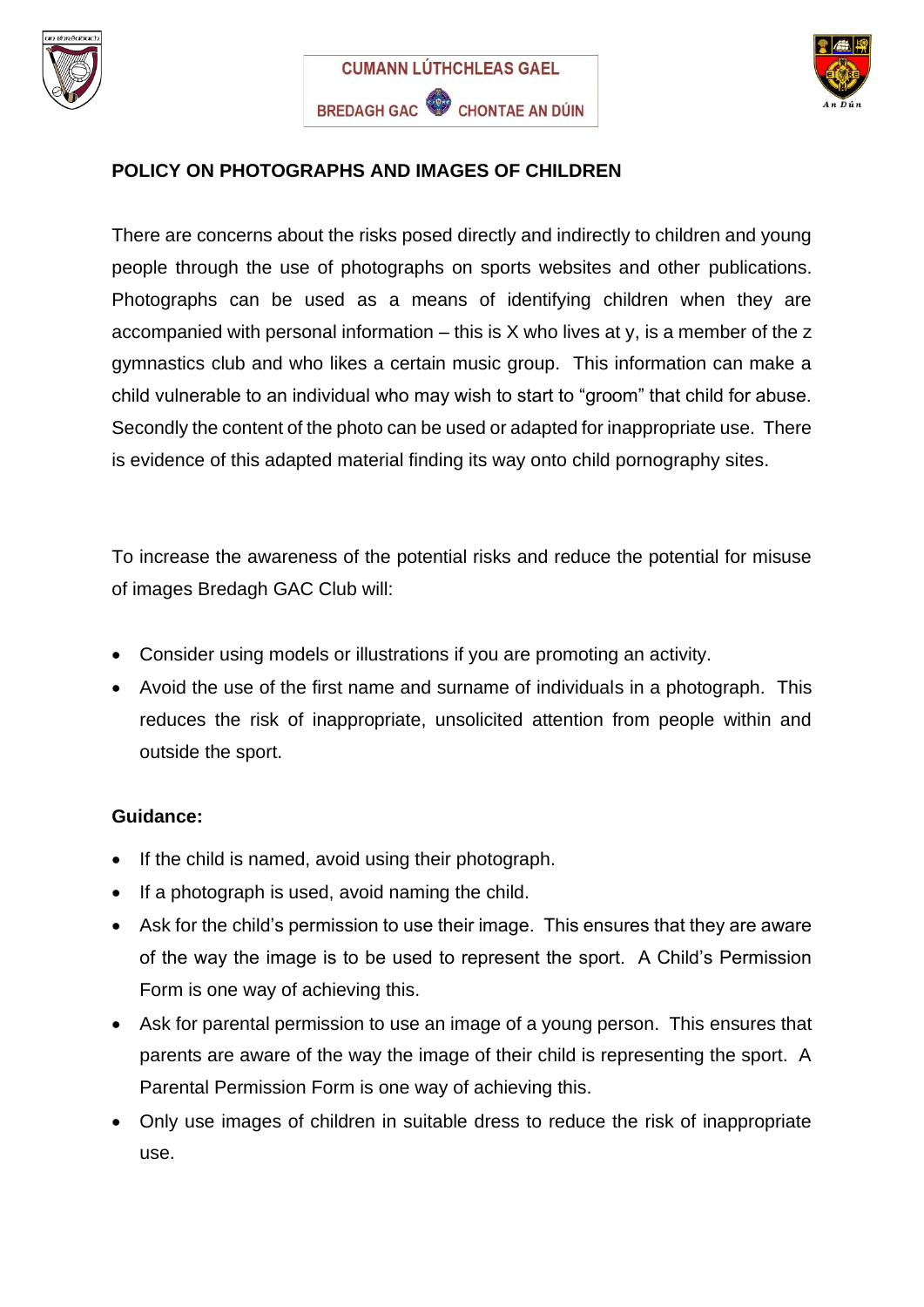

#### **CUMANN LÚTHCHLEAS GAEL**



## BREDAGH GAC CHONTAE AN DÚIN

- With regard to the actual content it is difficult to specify exactly what is appropriate given the wide diversity of sports. However there are clearly some sports activities - swimming, gymnastics and athletics for example when the risk of potential misuse is much greater than for other sports. With these sports the content of the photograph should focus on the activity not on a particular child and should avoid full face and body shots. So for example shots of children in a pool would be appropriate or if poolside, waist or shoulder up.
- Create a recognised procedure for reporting the use of inappropriate images to reduce the risks to children. Follow your child protection procedures, ensuring both your sports child protection officer and the Social Services and/or Police are informed.

#### Bredagh GAC has:

- Established the type of images that appropriately represent the sport for the Web and other media.
- Thought about the level of consideration we give to the use of images of children in other publications, for example, the processes involved in choosing appropriate images for the newsletter or magazine. Apply an increased level of consideration to the images of children and young people used in the web site.

## **Guidelines for Use of Photographic Filming Equipment at Sporting Events**

#### **Bredagh GAC will:**

- Provide a clear brief about what is considered appropriate in terms of content and behaviour.
- Issue the official photographer with identification which must be worn at all times.
- Inform children and parents that a photographer will be in attendance at an event and ensure they consent to both the taking and publication of films or photographs.
- Not allow unsupervised access to children or one to one photo sessions at events.
- Not approve/allow photo sessions outside the events or at a child's home.
- Ensure that if parents or other spectators are intending to photograph or video at an event they should also be made aware of your expectations.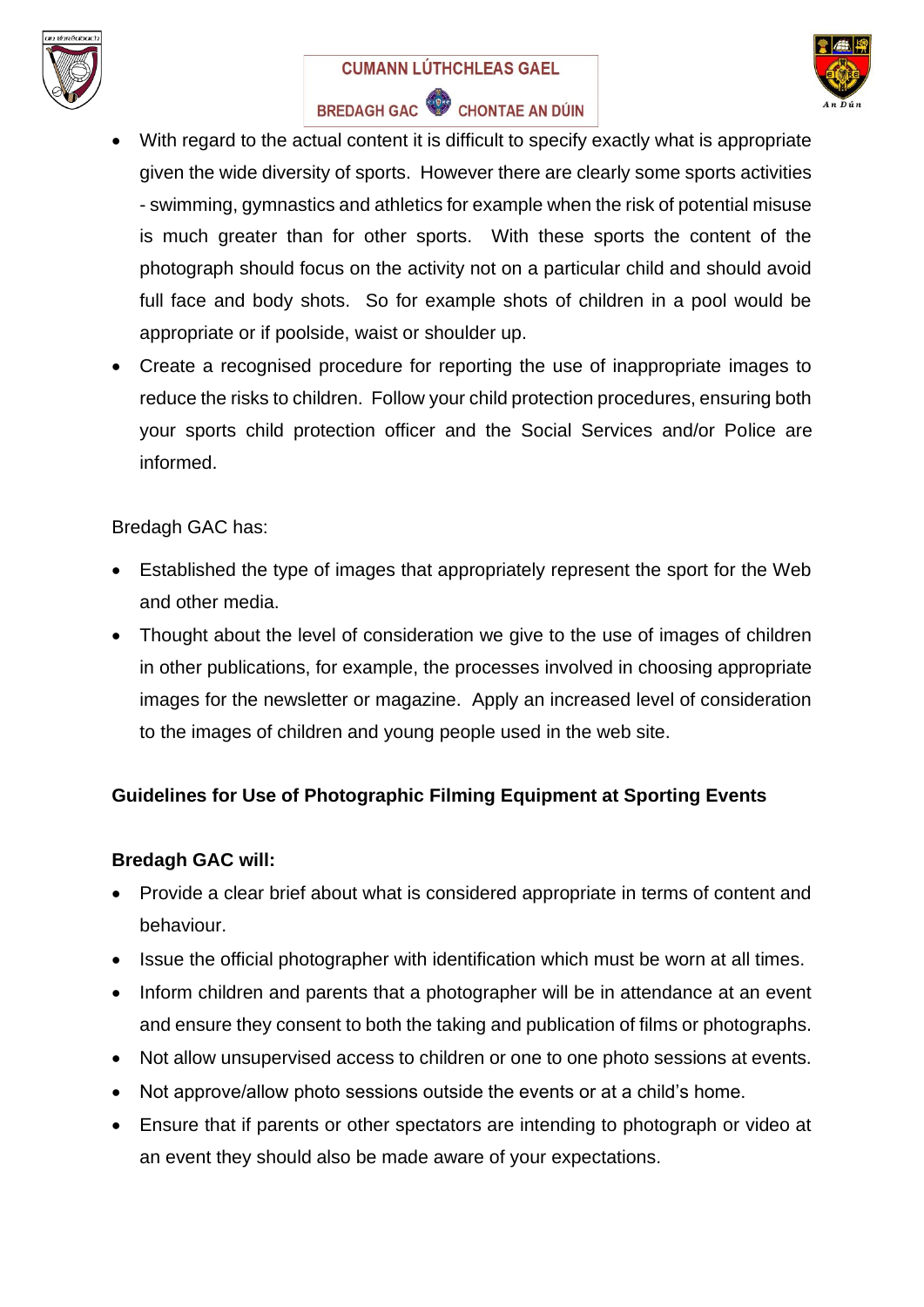



- Ask spectators to register at an event if they wish to use photographic equipment.
- Inform children and parents that if they have concerns they could report these to the organiser.
- Encourage anyone with concerns regarding inappropriate or intrusive photography to report these to the event organiser or official and recorded in the same manner as any other child protection concern.

# **PHOTOGRAPHS AND IMAGES OF CHILDREN PARENT/CARER CONSENT FORM**

Bredagh GAC feel that it is important to recognise the achievements and successes of our youth and of the club as a whole. One of the ways to do this is to publish photographs and details of achievements in our local press. As a club we would like to use pictures of our youth members in the local press and at times, on the club website.

We take the issue of child safety very seriously and this includes the images of the children in our care. Our duty to our young members is paramount and this form of publicity must be carefully monitored to ensure that it is consistent with our Child Protection Policy and the Data Protection Legislation.

For this reason we have put the following guidelines into place:

- We ask parental consent for the club to take and use photographs of their children and for permission to use the press and media to promote the youth programme.
- Photographs and interviews will at all times take place in the presence of a coach.
- We will only use team photographs and action photographs on our website.
- Action and individual photographs will only be used, with individual parental consent, prior to the inclusion on the club website or in the local press.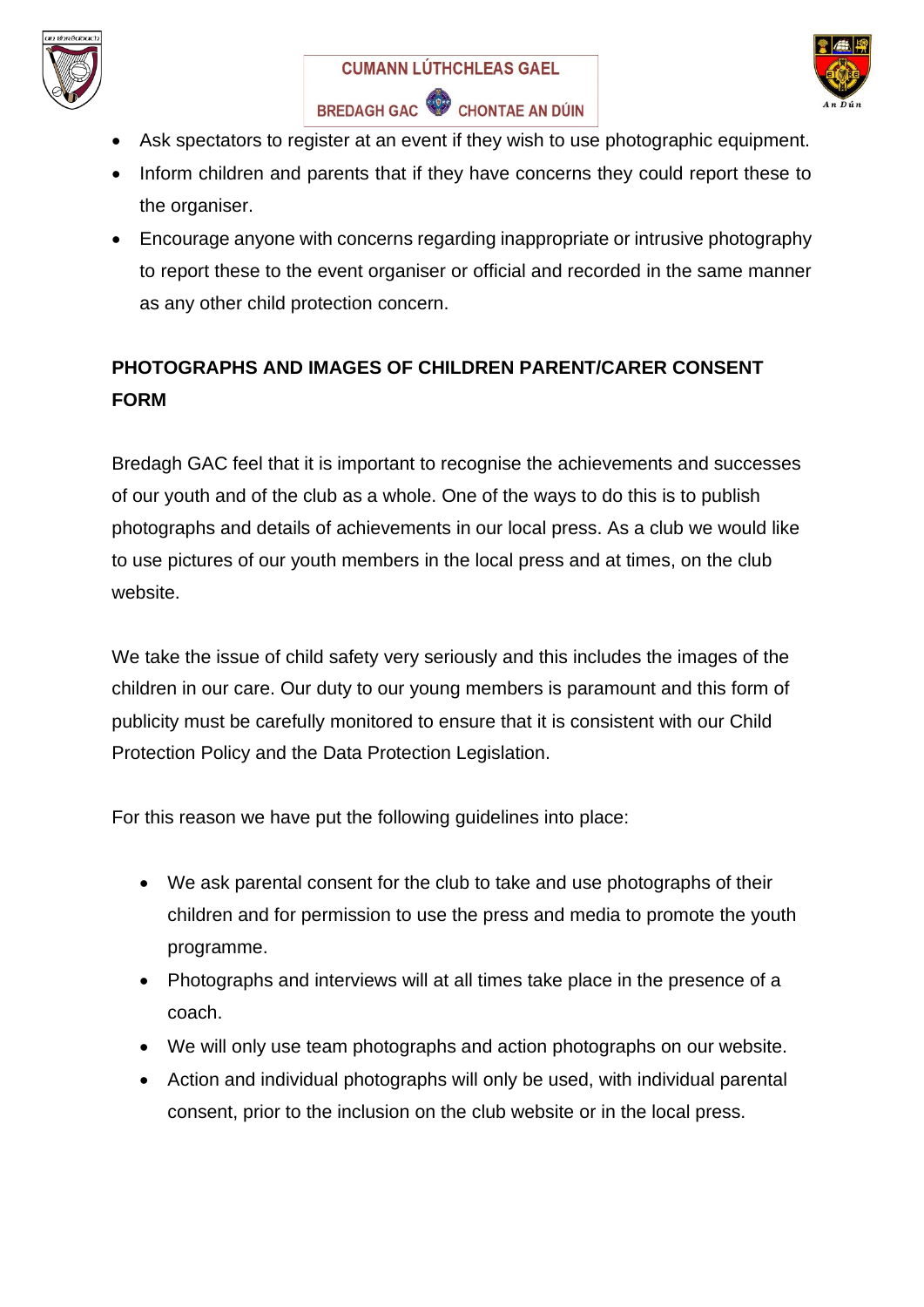





| Signed: | Date: | Secretary |
|---------|-------|-----------|
|         |       |           |

| Signed: | Date: | Chairman |
|---------|-------|----------|
|---------|-------|----------|

| Signed: | Date: | <b>PRC</b> |
|---------|-------|------------|
|---------|-------|------------|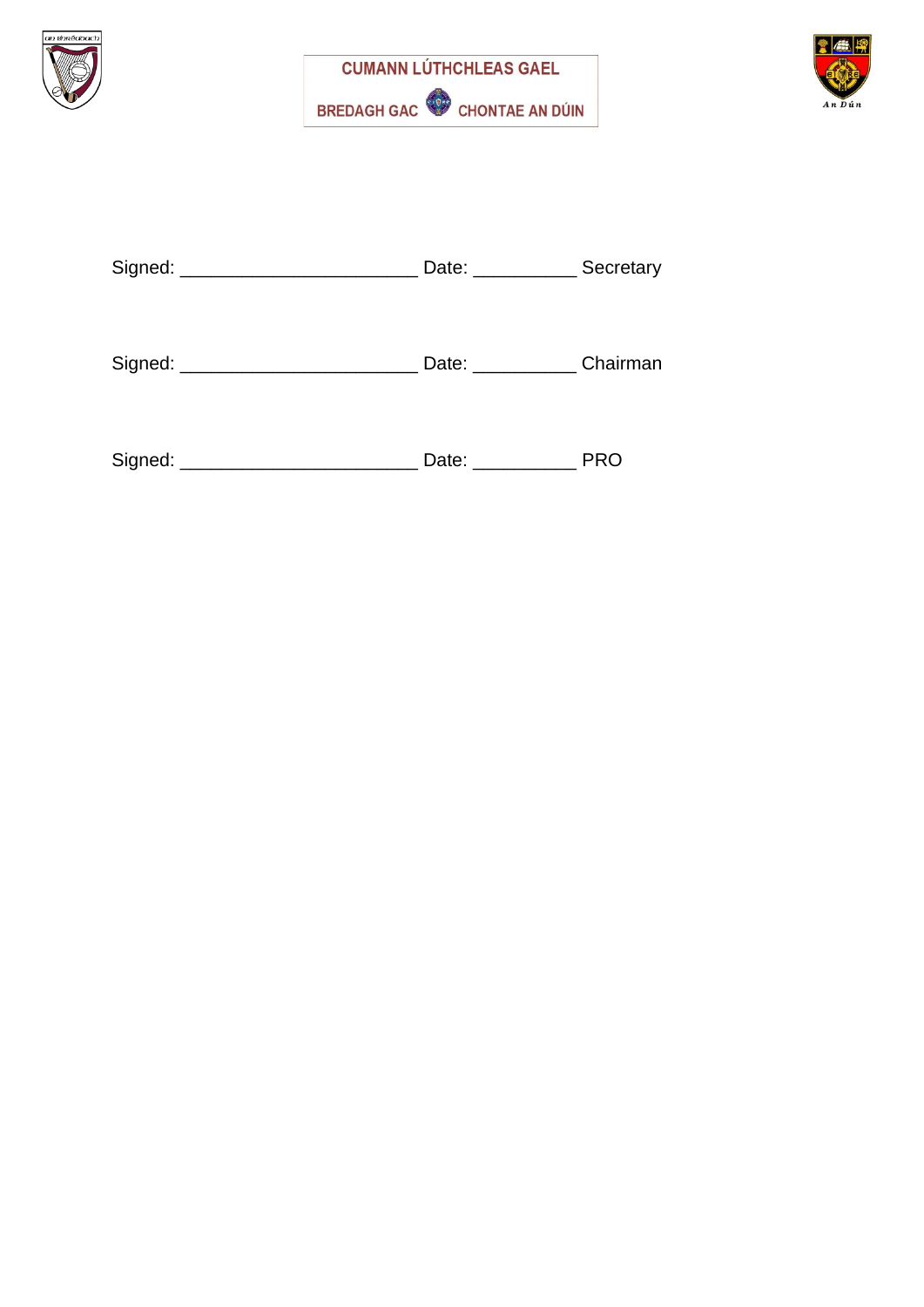





#### Appendix 1 **POLICY ON PHOTOGRAPHS AND IMAGES OF CHILDREN**

#### **Parental Consent form for Photographs**

I have read the conditions of use and consent to my child/children photograph being used. If there is any change to my decision, I will inform the club.

Name of child/children: \_\_\_\_\_\_\_\_\_\_\_\_\_\_\_\_\_\_\_\_\_\_\_\_\_\_\_\_\_\_\_\_\_\_\_\_\_\_\_\_\_\_\_

Name of parent/guardian: \_\_\_\_\_\_\_\_\_\_\_\_\_\_\_\_\_\_\_\_\_\_\_\_\_\_\_\_\_\_\_\_\_\_\_\_\_\_\_\_\_

Signature: \_\_\_\_\_\_\_\_\_\_\_\_\_\_\_\_\_\_\_\_\_\_\_\_\_\_ Date: \_\_\_\_\_\_\_\_\_\_\_\_\_\_